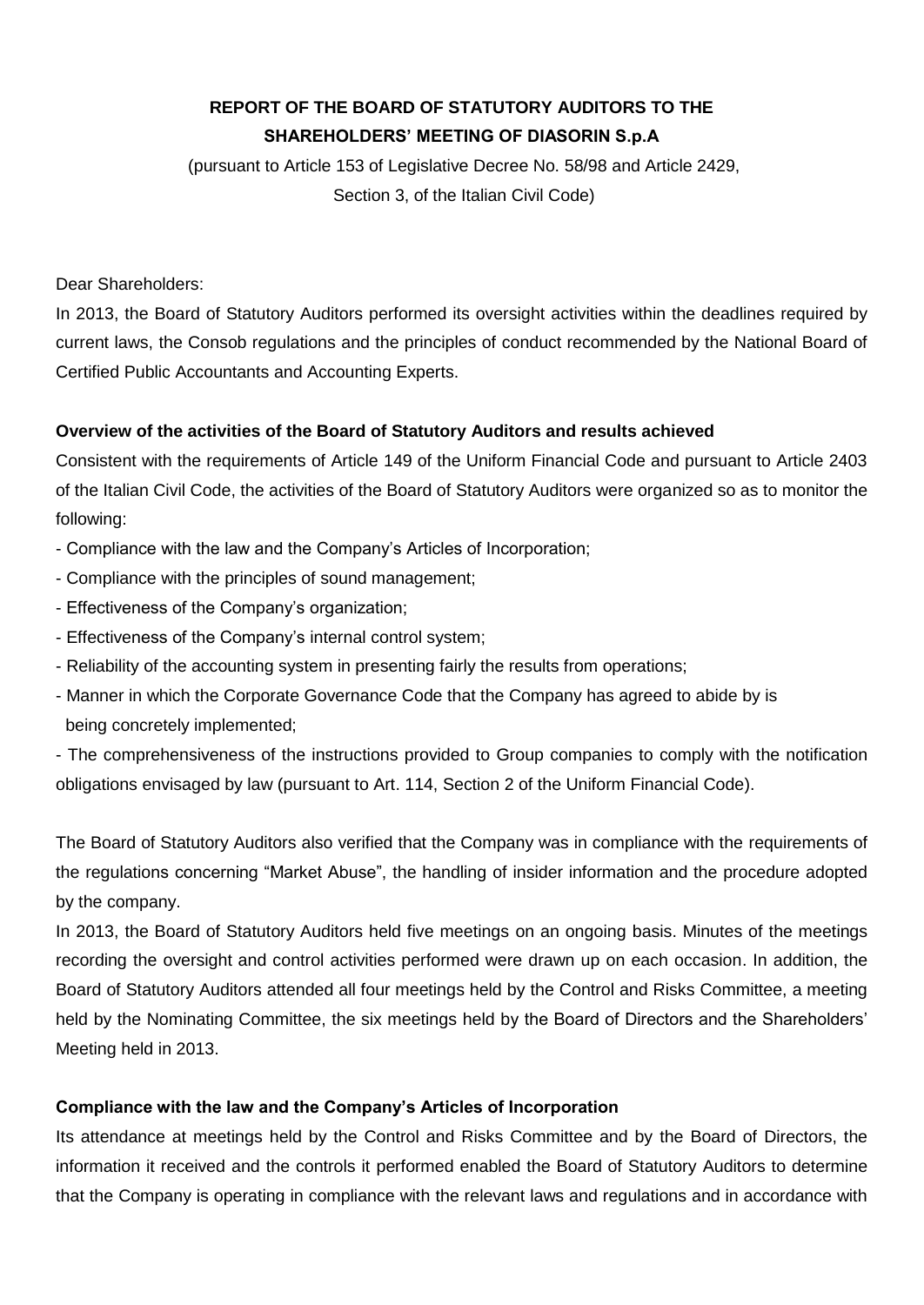its Bylaws. Specifically, the provisions that govern the activities of the corporate governance bodies and the Company's operations, tax and social security laws and the recommendations of regulatory authorities are monitored by Company employees with adequate professional skills in each area, who provide guidance for the correct implementation of these provisions, using the support of expert professionals in the various fields, when appropriate.

### **Compliance with the principles of sound management**

The conduct of the Company's operations, which is monitored on an ongoing basis, is designed to protect and safeguard the Company's assets and create value. At its meetings, the Board of Directors analyzes indepth and discusses in detail the following issues:

- Operating and financial results for each reporting period and the updated forecast data;
- Material transactions and any investment, acquisition and divestiture proposals, assessing the risks involved and carrying out in-depth reviews of competitive scenarios, target markets, cost fairness, impact of the transactions on the Group and consistency and compatibility of the transactions with the Company's available resources;
- Any transactions with related parties, consistent with the procedure adopted by the Company;
- Significant transactions with subsidiaries and their performance.

The Board of Statutory Auditors is not aware of transactions that are egregiously imprudent, reckless or in conflict with the resolutions of the Shareholders' Meeting or detrimental to the interest of the Company and its Shareholders.

The Company's senior management and the rest of its organization implement the resolutions of the Board of Directors in a consistent manner.

At the operating level, the Board of Statutory Auditors obtained information, requested relevant documents and met with the executives responsible for management control, the Independent Auditors, the Internal Auditing Department, the Corporate Legal Affairs Department and the Oversight Board established pursuant to Legislative Decree No. 231/2011. As a result, it was able to assess the effectiveness and efficiency of the Company's operating activities and of the reliability and continuity of the controls implemented to ensure that any corrective action is taken promptly.

## **Effectiveness of the Company's organization**

The Board of Statutory Auditors reviewed organization charts, levels of responsibility, the proxy system and the flow of management instructions in order to assess the overall ability of the organization to provide effective strategic and management guidance and exercise the required technical, technological, commercial and accounting control over the Group's operations. The Board of Statutory Auditors reviewed the powers of attorney granted by the Company and found them to be clear and appropriate.

The Board of Statutory Auditors was able to ascertain that the offices responsible for this function obtain useful information promptly and reliably, both from the Parent Company and the subsidiaries, and respond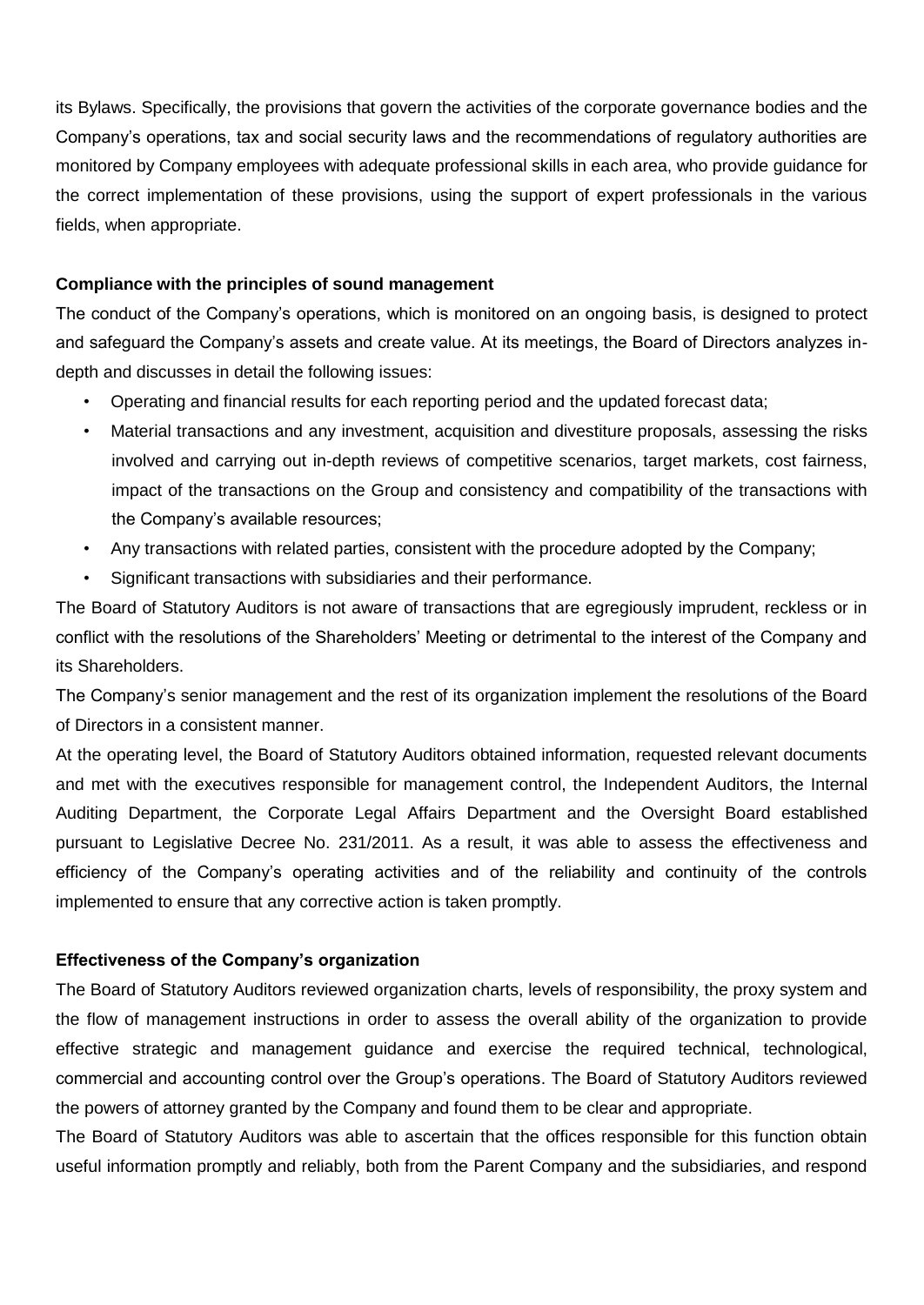with adequate and effective actions. The procedures used for this purpose and the instructions provided for management control purposes are sufficient to carry out this activity effectively.

#### **Effectiveness of the Company's system of internal control**

The oversight activities performed to assess the effectiveness of the Company's organization and its compliance with the principles of sound management enabled the Board of Statutory Auditors to form an opinion about the system of internal control adopted by the Company and the Group.

The Control and Risks Committee, which is comprised of two independent Directors and one non-executive Director, met four times in 2013. The entire Board of Statutory Auditors attended these meetings. Moreover, without prejudice to the central control role assigned to the Board of Statutory Auditors by the Uniform Code on Statutory Independent Auditing, it is worth noting that the Board of Statutory Auditors and the Control and Risks Committee concluded that the coordination with the control entity is being achieved through the attendance of Committee meeting by all members of the Board of Statutory Auditors. With regard to the above, the Board of Statutory Auditors and the Control and Risks Committee in 2013 addressed jointly the following issues: the financial disclosure process, the effectiveness of the internal control system, the internal auditing process and risks management, the independent statutory auditing of the financial statements and the independence of the Independent Auditors.

The Internal Audit Officer (formerly Internal Control Officer) working in concert with the Control and Risks Committee, plans regularly scheduled activities and carries out the required audits. The Audit Reports are made known to the Control and Risks Committee, the Board of Statutory Auditors and the Board of Directors.

In view of its constant updates, the Board of Statutory Auditors found the Company's internal control system to be effective.

Your Company adopted the organization and management model required by Legislative Decree No. 231/2001 with regard to the administrative liability of legal entities, ensuring its constant updating.

More specifically, a new section was added in 2013 to deal with employment of illegal workers, together with its Special Sections concerning newly introduced offences (i.e. corruption between private individuals and undue inducement to give or promise money or other benefit). Moreover the Group's new Code of Conduct has been approved.

The information flow from the Board of Statutory Auditors to the Oversight Board and vice-versa is an ongoing basis under the presence of Roberto Bracchetti as Chairman of both control organs.

The Oversight Board prepared its reports on a timely basis, as required pursuant to the model, and reported no questionable issues and/or specific problems.

### **Reliability of the accounting system in presenting fairly the results from operations**

Relying in part on the support of outside specialists, the Accounting Documents Officer prepared a manual of the accounting and financial procedures necessary to ensure a fair presentation of the results of the Company's operations.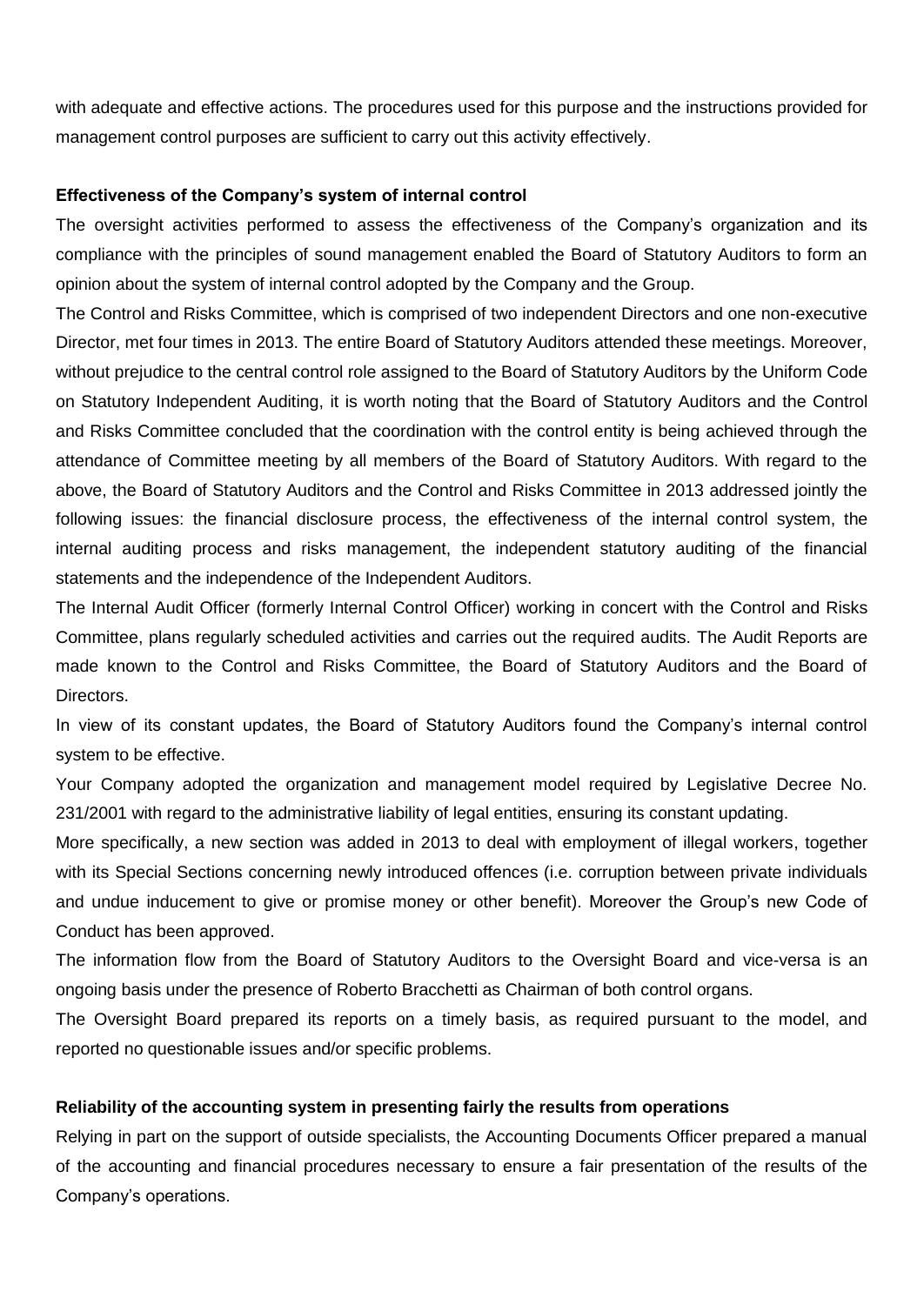Insofar as the accounting system is concerned, which was reviewed to assess its ability to present fairly the results of the Company's operations, ensure that the accounting records are updated in a timely fashion and are accurately maintained and produce official supporting documents showing compliance with tax and social security requirements, the Independent Auditors raised no issues either in special-purpose reports or at regular meetings with the Board of Statutory Auditors.

## **Compensation of Directors performing special functions and incentive plan for the Chief Executive Officer, General Manager and executives with strategic responsibilities**

The Board of Statutory Auditors, insofar as issues under its jurisdiction are concerned, reviewed the proposals made, based on the input of the Compensation Committee, with regard to the structure of the compensation of Directors who perform special functions.

In reference to Senior Management, the Board of Statutory Auditors noted that the current compensation system is based on the award of compensation that includes a fixed component and a variable component tied to the economic results achieved at the Group level, including some on a long-term basis, and the attainment of specific targets set in accordance with recommendations by the Compensation Committee, in addition to the Company's stock options plans granted to employees.

## **Manner in which the Corporate Governance Code that the Company has agreed to abide by is being concretely implemented**

On March 9, 2012, the Company's Board of Directors agreed to adopt the new Corporate Governance Code (version of December 5, 2011), ordering that the necessary steps be taken to incorporate the new Code into the Company's corporate governance model.

In this regard, with the shareholders resolutions of December 19, 2012, the company amended its Bylaws to make them consistent with the provisions introduced by Law No. 120 of July 12, 2011 regarding gender balance in composition of the corporate bodies of listed companies.

The Board of Statutory Auditors verified that the independent Directors properly applied the criteria for the annual assessment of compliance with the independence requirements.

The Board of Statutory Auditors also verified internally whether its members met the applicable independence requirements.

The Board of Statutory Auditors refers to the company annual Corporate Governance Report as of December 31, 2013 approved by the Board of Directors on March 6, 2014, which describes the following:

- The Company's Control and Risks Committee which is comprised of three non-executive Directors (two  $\bullet$ of whom are independent), met four times in 2013;
- The Company's Compensation Committee, which is comprised of three non-executive Directors (two of whom are independent), met once in 2013;
- $\bullet$ The Nominating Committee, which is comprised of three non-executive Directors (two of whom are independent) met twice in 2013;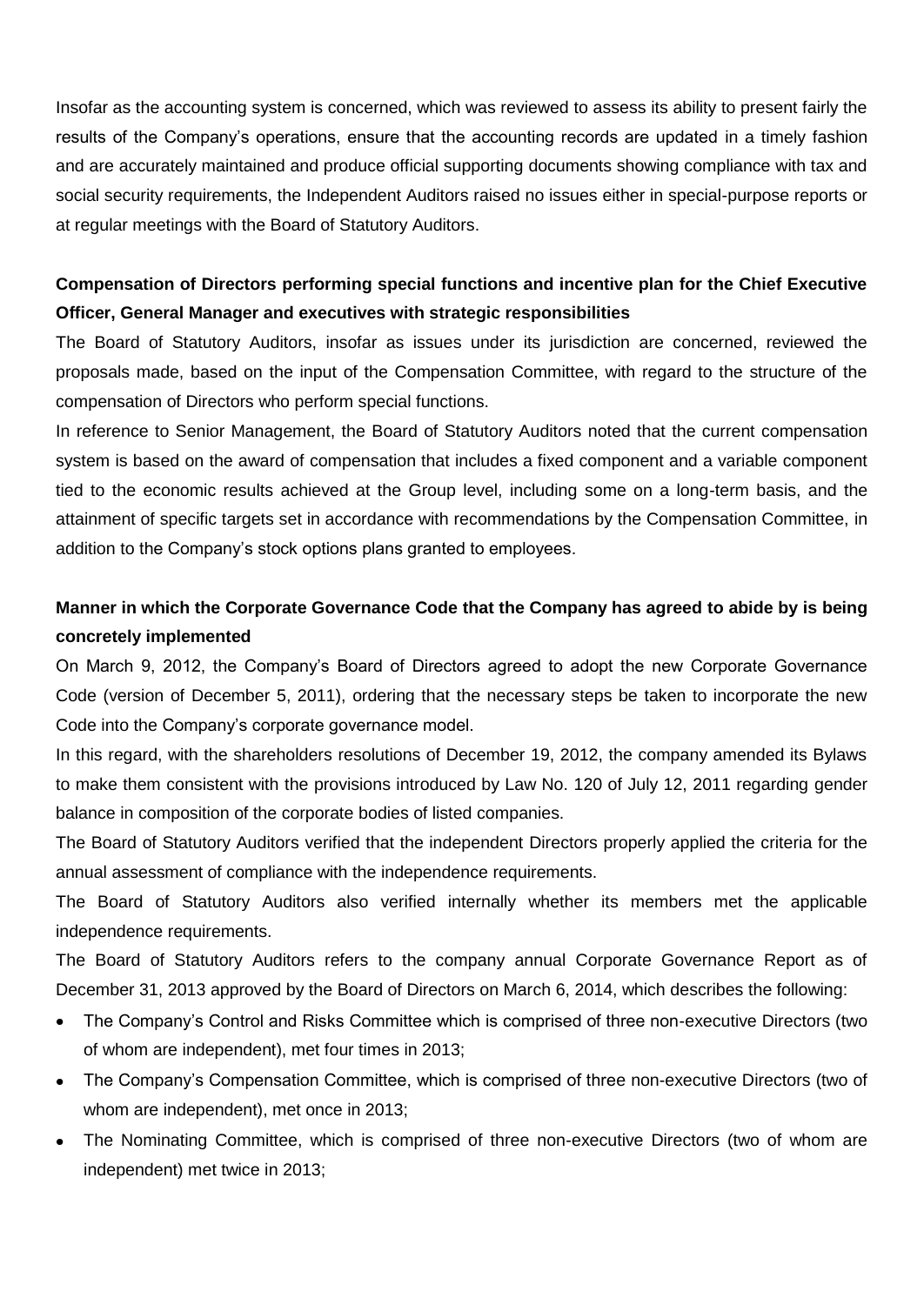- The Related-party Committee, which is comprised of three non-executive Directors (all independent) did not meet in 2013;
- In 2013, The Board of Directors completed a self-assessment process regarding the size, composition and activities of the Board and its Committees. The task of performing the preparatory work for the selfassessment process, was entrusted to the Chairman of the Nominating Committee and the Lead Independent Director. The self-assessment process was evaluated as effective;
- Pursuant to Art. 2409-bis of the Italian Civil Code, the independent audit assignment for the years from  $\bullet$ 2007 to 2015 was awarded to Deloitte & Touche S.p.A., during the Shareholder' Meeting of February 12, 2007.

### **Instructions provided to Group companies**

The Statutory Auditors ascertained that the Parent Company's departments provide appropriate instructions to Group companies with regard to the public disclosures that must be provided pursuant to Article 114 of Legislative Decree No. 58/98, in compliance with the requirements of Article 36 of Consob Resolution No. 16191/2007 ("Market Regulations").

#### **Statutory financial statements and Report on Operations**

The financial statements of DiaSorin S.p.A. for the year ended December 31, 2013 that are being submitted for your approval were prepared in accordance with the IAS/IFRS accounting principles. They show a net profit of 81,836 thousand euros.

The Board of Directors provided us on a timely basis with the financial statements, consisting of the statement of financial position, an income statement, a statement of cash flows, additional statements, reconciliation and notes to the financial statements. The financial statements include the Report on operations, the Report on Corporate Governance and the Company's Ownership Structure.

The Chief Executive Officer and the Accounting Documents Officer issued the certifications required by Art. 154-bis of the Uniform Financial Code.

The Board of Statutory Auditors met with the Independent Auditors for the specific purpose of obtaining information about the preparation of the statutory financial statements and examining the "Report on the fundamental issues emerging during the statutory audit", pursuant to Art. 19, Section 3, of Legislative Decree n. 39/2010, it verified:

- Significant issues discussed with Management, both with regard to DiaSorin S.p.A and to DiaSorin Group companies;

- No significant deficiencies have been found in the Internal Control System over financial reporting;

- The positive outcome of the procedure and analyses the Company carried out for the impairment test, in compliance with IAS 36 recommendations and accounting principles and Deloitte practice used in impairment test;

- No facts requiring disclosure were uncovered.

The Independent Auditors provided the Board of Statutory Auditors with their report, which contains no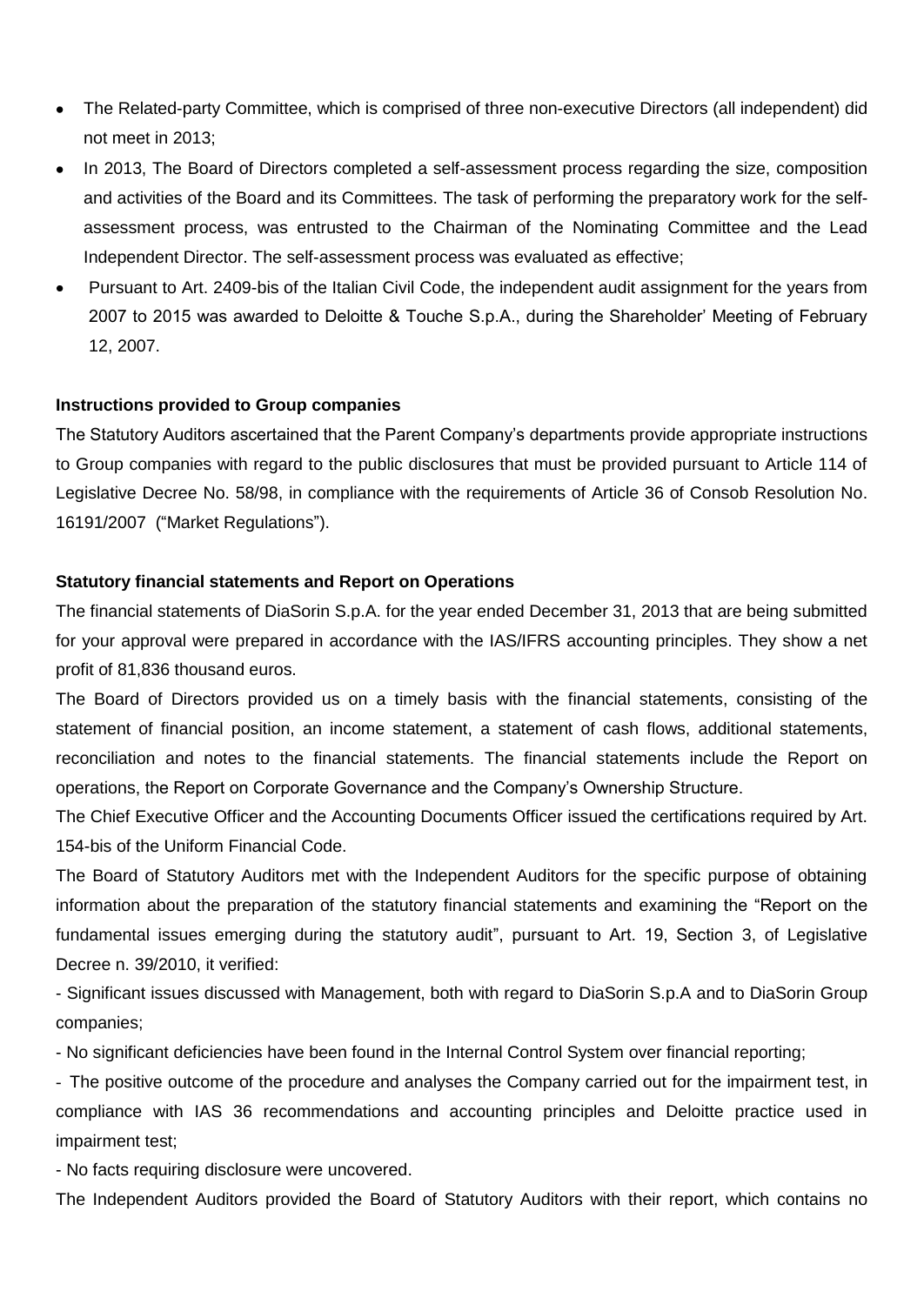qualifications or requests for additional disclosures and includes an assessment of the consistency of the Report on Operations with the statutory financial statements, as required by Article 14, Section 2, Letter e), of Legislative Decree No. 39/2010.

Insofar as related party transactions are concerned, the Directors present and explain in the notes to the financial statements the economic and capital impact on commercial and financial relationships with Group's subsidiaries specifying that these transactions were executed on market terms.

Lastly, the Board of Statutory Auditors verified the reasonableness of the valuation processes applied and their consistency with the approach of the international accounting principles, specifically with regard to Goodwill, other Intangible Assets and Equity Investments. In this area, it is worth mentioning that, as required by the Banca d'Italia/Consob/Isvap Joint Document No. 4 of March 3, 2010, the compliance of the impairment test procedure with the requirements of IAS 36 was formally and autonomously approved by the Board of Directors, following a review of the principles used (using the same method as the previous year), by the Control and Risks Committee. The Board of Statutory Auditors specifies that the process to calculate the recoverability of the amounts relating to goodwill and its assumptions are described in detail in the notes to the financial statements, as required by the accounting principles.

### **Consolidated financial statements**

The consolidated financial statements of DiaSorin Group were prepared in accordance with the IAS/IFRS international accounting principles, as published by the International Accounting Standards Board (IASB) and officially approved by the European Union, in effect at December 31, 2013, and are consistent with the regulations enacted to implement Article 9 of Legislative Decree No. 38/2005.

The Independent Auditors provided the Board of Statutory Auditors with their report, which contains no qualifications or requests for additional disclosures and includes an assessment of the consistency of the Report on Operations with the statutory financial statements, as required by Article 14, Section 2, Letter e), of Legislative Decree No. 39/2010.

### **Other information**

- 1. Any major operating, financial or asset transactions, carried out by the company are described in detail in the Report on Operations. In 2013, no atypical and/or unusual transactions were executed with outsiders, Group companies or related parties (as defined in the Consob Communication of July 28, 2006).
- 2. In 2013, the Board of Statutory Auditors was not informed of any complaints or statements by third parties, pursuant to Article 2408 of the Italian Civil Code.
- 3. The Notes annexed to the Company's financial statements and drawn up in accordance with Article 149-duodecies of the Consob Issuers' Regulations, show the fees payable for the 2013 accounting period for auditing services and for entities belonging to the same network.
- 4. The Board of Statutory Auditors took note of the: